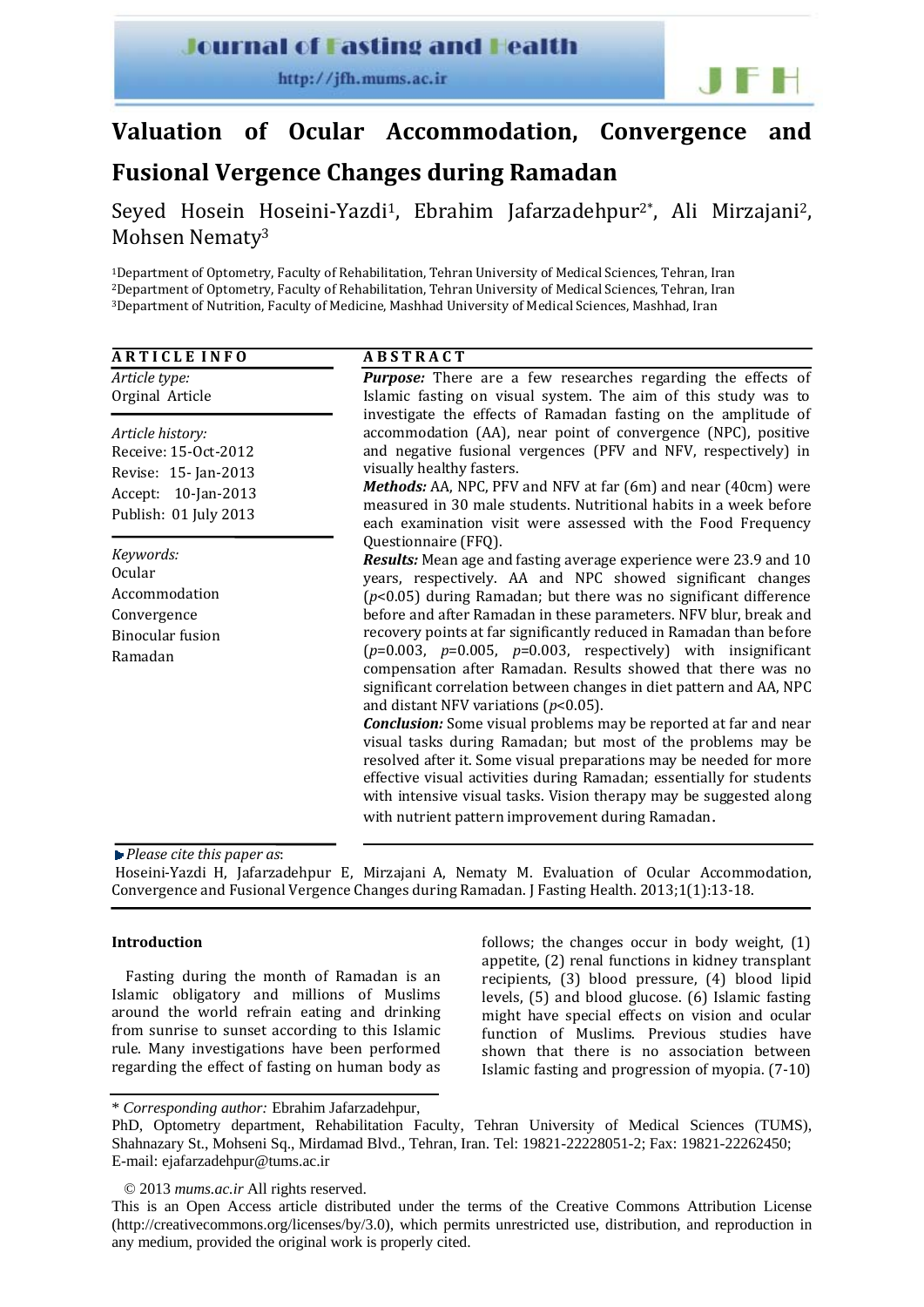Moreover, intraocular pressure changes due to fasting in healthy individuals have not been considerable. (11, 12)

Nocturnal sleep, daytime alertness and psychomotor performance are decreased in Ramadan; and this may lead to reduction of working hours during the month of Ramadan. (13) Decreasing nocturnal sleep may affect accommodative functions, on the other hand. (14) Nevertheless, the effect of insufficient nocturnal sleep accompanied with Ramadan fasting on amplitude of accommodation is a matter of research. Significant decrease in basic tear secretion and tear break up time has been observed during religious fasting. (15) Furthermore, it is found that tear break‐up can create optical aberrations which contribute to the decline in image quality observed objectively and psychophysically. (16) Reduction of accommodative function and retinal image quality are two important factors in disrupting sensory fusion. (17) However, researches are few and not conclusive regarding the direct impact of Islamic fasting on visual skills.

In Ramadan, there is a considerable increase in amount of reading, especially to recite the Holy Quran. Increased need for visually demanding tasks and changes in food habits and metabolic conditions in this month call further investigations on possible visual changes during this month. Accordingly, this study designed to evaluate AA, NPC, PFV and NFV of Islamic fasters in Ramadan.

#### **Material and Methods**

In this cross sectional study AA, NPC, PFV and NFV of 30 male students from the student dormitory of Imam Ali (AS), affiliated to Tehran University of Medical Sciences, were measured during three days before Ramadan, middle three days and three days after this month. Participants were included in the study if were fasting at least for 25 days in Ramadan. In addition, they were required to be less than 35 years old with minimum uncorrected visual acuity of 20/25 in each eye and without any ocular or medical pathology.

Participants took part in three optometric examinations, before, during and after Ramadan. Examination time before and after Ramadan was during breakfast to lunch and lunch to dinner times; while in Ramadan it was in between dawn and breakfast meals. Participants' full ocular and systemic histories were recorded. Visual acuity was measured with Snellen acuity chart at 6 meters and dry retinoscopy was performed to ensure the absence of significant refractive

errors. To determine participants' inclusion or exclusion, heterophoria at 6 m and 40 cm and sterioacuity at 40 cm were measured with alternate cover test method, (18) and TNO plates,(19) respectively. Then, AA, NPC, PFV and NFV at far (6m) and near (40cm) were quantitatively measured randomly by an optometrist. All participants signed an informed consent in accordance with the tenets of the Declaration of Helsinki.

AA was monocularly measured with push up technique. The  $6$  point  $(20/30)$  optotype was held in front of each eve. As the participant should see the optotype clearly; so the target was moved to him slowly. If he reported that the optotype was unclear, the distance between the target and spectacle plane was measured. This distance was converted to dioptric value and was considered as the amplitude of accommodation. (20)

PFV and NFV blur, break and recovery points were measured at 40 cm and 6 m with a horizontal prism bar (21), using a vertical row of 20/30 letters as the target. (18)

NPC was evaluated by asking the participant if the isolated 20/50 letter (accommodative target) was seen as single when the examiner held the target approximately 20 cm in front of his eyes. Then he was asked to say when the object appeared to be double. Also the examiner watched the participants' eyes carefully. Any ocular deviation or misalignment during the NPC measurement showed the near point of convergence objectively. The distance from this point to forehead plane was recorded as the near point of convergence. (18, 21)

To be unaware of the results of previous visits, the study was blinded by recording the results from each visit in three separated record sheets. In addition, to consider nutritional status of participants over one week before each visit, the Food Frequency Questionnaire (FFQ) (22) was completed.

Results from this study were analyzed with SPSS 16 by repeated measures of ANOVA, paired t‐test, Friedman nonparametric test and Spearman nonparametric correlation.

#### **Result**

Of 41 dormitory students examined, 30 ones had inclusion criteria for this study and were examined in 3 visits before, during and after the month of Ramadan. These participants, all male, with the mean age of 23.9±2.34 years (range: 21‐ 30 years) had an average experience of fasting for 10.1±2.68 years (minimum 5and maximum 15 years).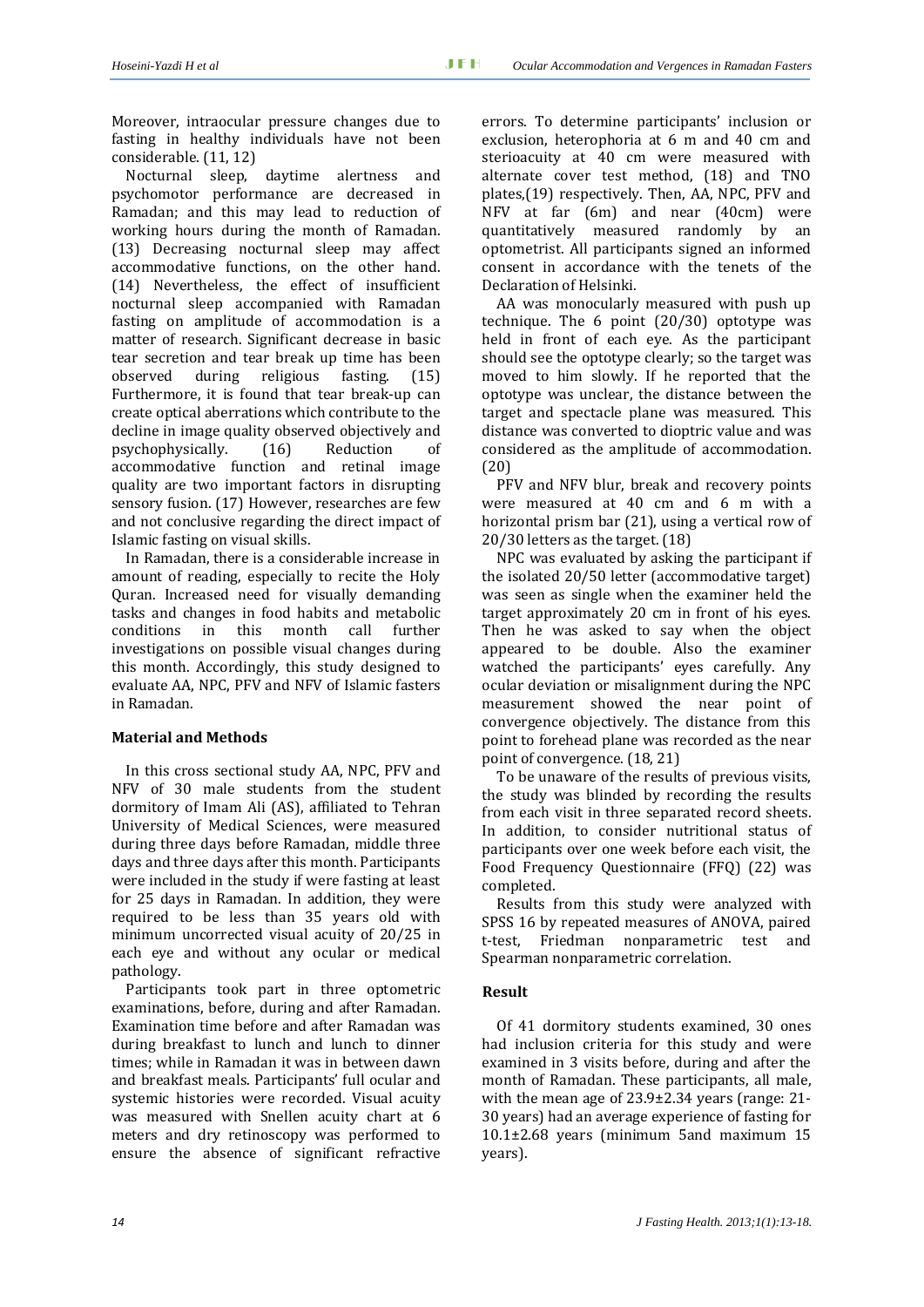| Variable                                             | Before Ramadan   | During Ramadan   | After Ramadan    | $P_1^*$  | $P_2^{**}$ | $P_3***$ |
|------------------------------------------------------|------------------|------------------|------------------|----------|------------|----------|
| Right Eye Amplitude of Accommodation                 | $13.94 \pm 2.67$ | $12.33 \pm 2.50$ | $13.37 \pm 2.20$ | < 0.0001 | 0.002      | 0.184    |
| Left Eye Amplitude of Accommodation                  | $13.93 \pm 2.68$ | $12.33 \pm 2.50$ | $13.33 \pm 2.20$ | < 0.0001 | 0.002      | 0.086    |
| Near Point of Convergence                            | $7.67 \pm 3.25$  | $8.70 \pm 3.60$  | $7.83 \pm 2.76$  | 0.006    | 0.005      | 0.267    |
| Negative Fusional Vergence at far, Blur point        | $11.24 \pm 4.35$ | $8.57 \pm 2.23$  | $8.36 \pm 2.72$  | 0.003    | 0.611      | < 0.0001 |
| Negative Fusional Vergence at far, Break point       | $11.21 \pm 4.56$ | $8.64 \pm 2.37$  | $8.36 \pm 2.72$  | 0.005    | 0.515      | < 0.0001 |
| Negative Fusional Vergence at far, Recovery<br>point | $8.86{\pm}4.23$  | $6.36 \pm 2.31$  | $6.29 \pm 2.70$  | 0.003    | 0.865      | 0.001    |

**Table 1.** Mean ± SD of AA, NPC and Distant NFV Before, During and After Ramadan 10.1±2.68 years (minimum 5 and maximum 15 years).

\*Comparison between before and during Ramadan

\*\* Comparison between during and after Ramadan

\*\*\* Comparison between before and after Ramadan

Results of statistical analysis did not show any significant difference in PFV blur, break and recovery points at far and near and NFV blur, break and recovery points at near before, during and after Ramadan (Repeated measure ANOVA, *p*>0.05).

According to the results of paired t‐test, AA of both right and left eyes were significantly reduced during Ramadan than before (*p*<0.0001); but no significant difference was observed between their values before and after Ramadan (*p*=0.184, *p*=0.084, respectively); such that AA of right and left eyes reduced 1.62±2.11 D and 1.60±2.13 D respectively in comparison with before Ramadan; and increased 1.04±1.72 D both in right and left eyes after the month of Ramadan in comparison with the middle of this month



**Figure 1.** AA Values Before, During and After Ramadan. ( The Error Bars Represent ± Standard Error of Mean).

*p*=0.002).(See table 1 and figure 1)

NPC was increased significantly during Ramadan than before (Paired t-test,  $p=0.006$ ); but there was no significant difference between its values before and after this month (Paired t‐ test,  $p=0.538$ ; such that NPC was increased 0.86±1.54 cm during Ramadan than before; and reduced 0.86±1.54 cm after this month than midmonth. (See table 1 and figure 2)



**Figure 2.** NPC Values Before, During and After Ramadan. ( The Error Bars Represent ± Standard Error of Mean).

NFV blur, break and recovery points at far were considerably reduced during Ramadan than before (Paired t‐test, *p*=0.003, *p*=0.005, *p*=0.003, respectively); but no significant change occurred in its values after Ramadan than the middle of this month (Paired t‐test, *p*=0.611, *p*=0.515, *p*=0.865, respectively). (See table 1 and figure 3)

Diet analysis of foods consumed a week before visits using Friedman nonparametric test showed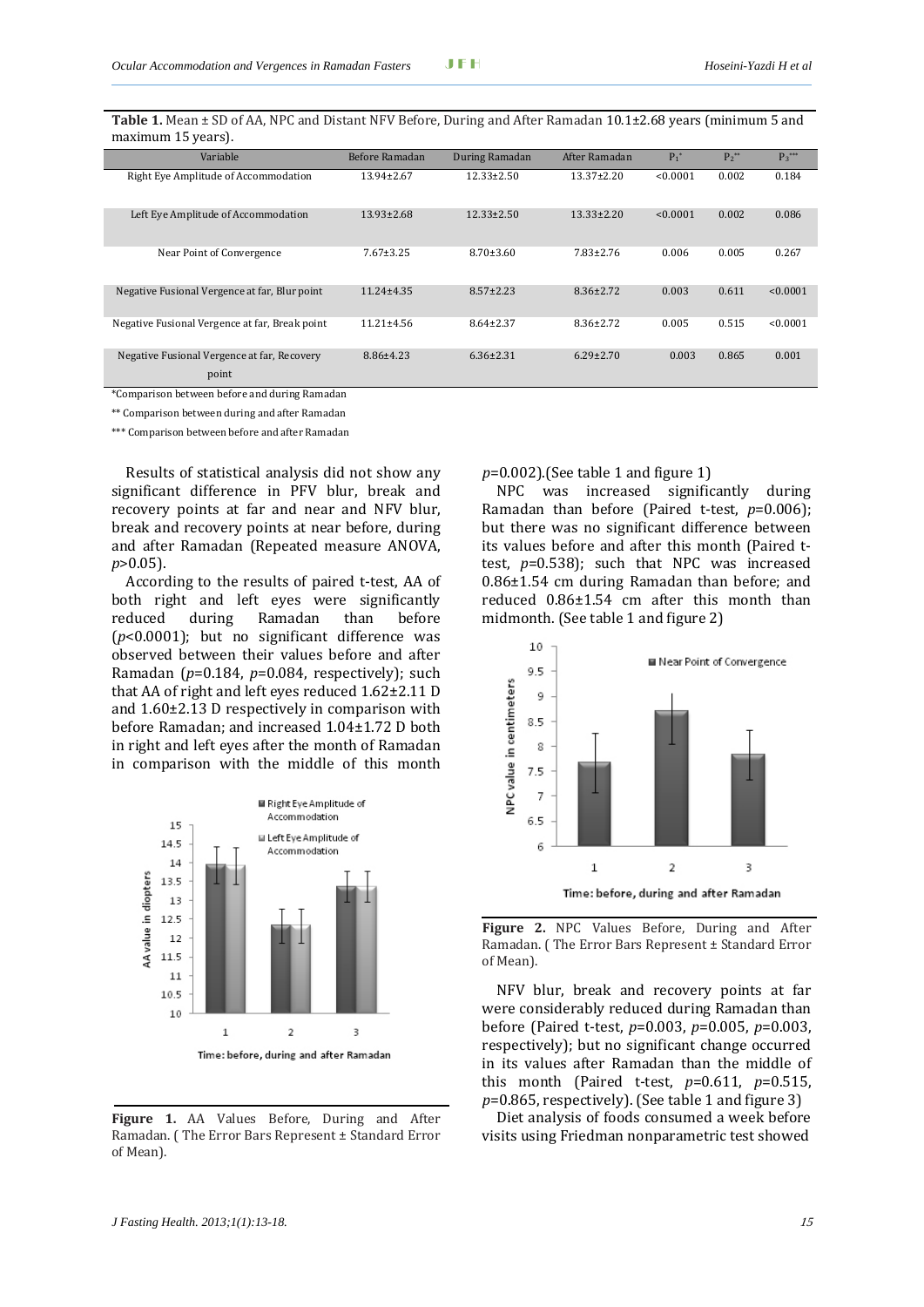

**Figure 3.** Distant NFV Values Before, During and After Ramadan. ( The Error Bars Represent ± Standard Error of Mean).

that there were no significant changes in consuming amounts of carbohydrates (bread, rice, spaghetti, and candies), meats, legumes, stews, fruits, vegetables, nuts, dairy, and beverages in Ramadan than before and after it. On the other hand, consuming egg was reduced; and consumption of simple sugars such as table sugar, jelly, honey and date were significantly increased (*p*<0.05). Results using Spearman test showed that there was no significant correlation between changes in diet pattern and AA, NPC and distant NFV variations (*p*<0.05).

#### **Discussion**

In this study we found that significant increase in NPC along with significant reduction of AA occurred simultaneously during Ramadan. Right and left eyes AA reduced 1.62±2.11 D and 1.60±2.13 D during Ramadan than before. Despite the statistical significance of this reduction, a change of at least 1.50 D, according to some researchers' viewpoint, is needed to be considered as a significant variation on repeated measurements of accommodative amplitude; smaller changes are accepted as expected variations. (23) On the other hand, mean AA of right and left eyes were  $12.33\pm2.50$  D during Ramadan. Considering the participants' mean age which was 23.9 years, this value is more than the minimum expected AA, based on the Hoffstetter formula. (24) Despite the significant reduction of monocular AA during Ramadan, its value was within the normal range in these young and visually normal participants. Another consideration is the fact that despite a significant increase in AA after Ramadan than the midmonth, its value showed reduction than before Ramadan. Although it was not statistically significant, the mean decreases were 0.57 D and 0.55 D in right and left eyes, respectively; but this may be significant in larger samples, different age groups or individuals with accommodative and convergence disorders. The mean NPC value was 8.70±3.60 cm in this month. Although NPC values of 5‐7 cm is considered normal by some authors, (25‐27) a range of 8‐15 cm is considered normal in many researches, (28‐31) however. As NPC values greater than 10 cm is a diagnostic criterion for convergence insufficiency, it seems that despite the statistically significant increase in NPC value during Ramadan than before, this is not clinically significant. But if larger samples, different age groups or patients with accommodative and binocular disorders are studied, it is possible to judge more confidently in this regard.

It seems that psychological factors and variations in biological time play a causative role in reducing AA and increasing NPC in this month. Different investigations on Ramadan and Islamic fasting have shown that the daytime fasting required during Ramadan lead changes to many aspects of the participants' lifestyle, including sleep patterns and activity, in addition to complete absence of food and fluid intake. (32) Indeed the amounts of physical, mental and social activity performed in the daytime decrease in Ramadan. (32) During the fasting time, some behavioral disturbances, such as feeling tired and being unwilling to work have been observed, also. (33) On the other hand, subjective alertness and mood have reported to decrease during Ramadan intermittent fasting. (34) Therefore psychological factors such as feeling tiredness and being unwilling to work may cause subjects not to do their best during demanding visual tasks. In the study by *Zerguini et al* (35) on the impact of Ramadan on physical performance in professional soccer players, it was noted that the phase shift of food intake and disruption of sleep patterns affected actual and perceived physical performance. Meckel *et al* (36) concluded that Ramadan fasting may lead to a significant decrease in athletic performance capacities while this could not necessarily relate to changes in caloric intake and sleeping hours during the fast. Although these studies are not in the field of vision, but have related the athletes' decrease in physical performance to disruption of biological time.

Moreover, nutritional pattern analysis showed no significant difference in most nutrient groups' consumption over a week before each examination visit with each other; and significant differences were observed in protein and sugar taking in Ramadan compared to before Ramadan.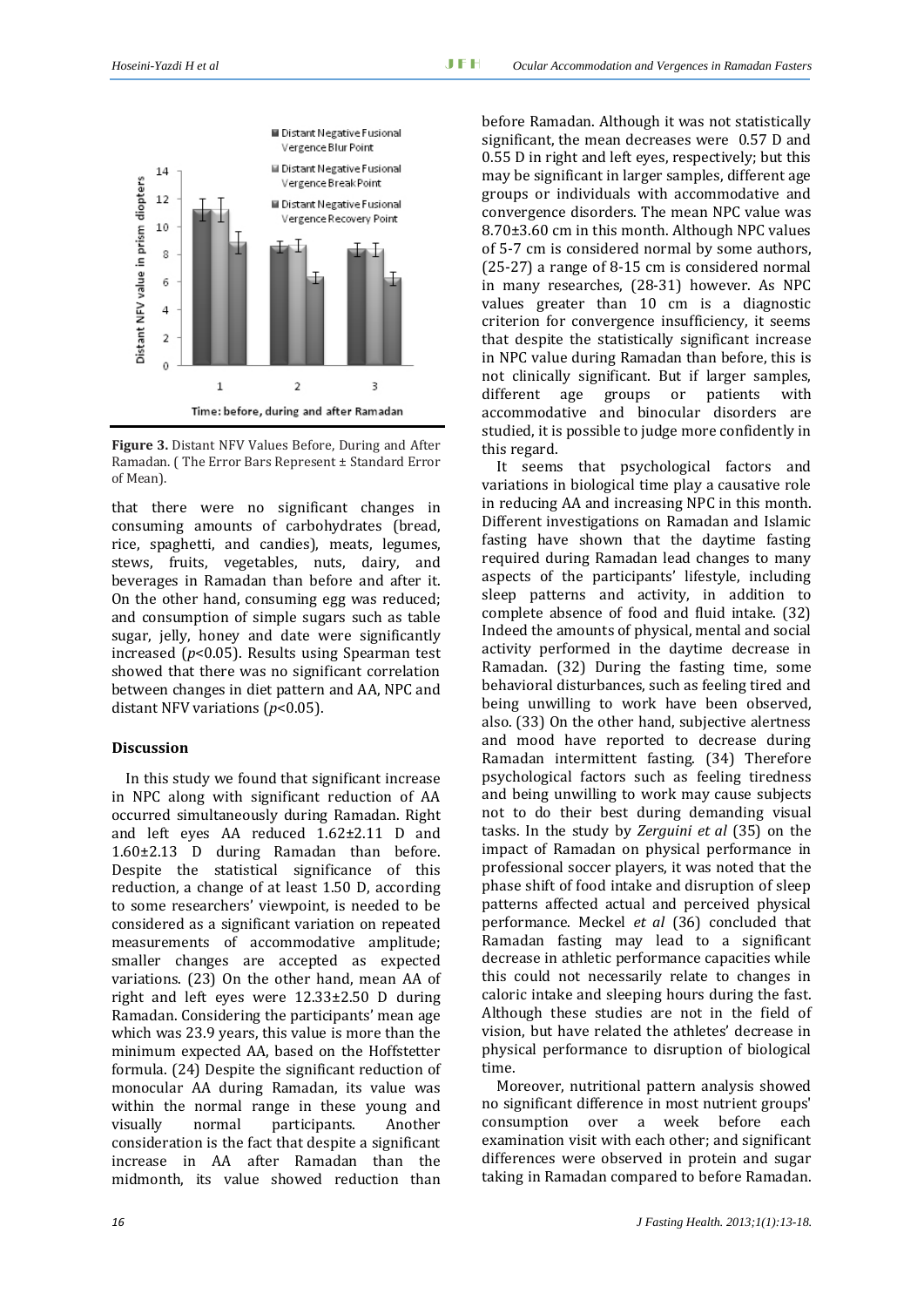There was no significant correlation between AA and NPC variations with nutrients consumed during Ramadan, however.

Although no significant variations observed in PFV values at far and near and NFV values at near, but NFV blur, break and recovery points at far were significantly reduced during Ramadan than before (Paired t-test,  $p=0.003$ ,  $p=0.005$ ,  $p=0.003$ , respectively) and this reduction was not compensated after Ramadan (Paired t‐test, p=0.611, p=0.515, p=0.865, respectively). Antona *et al* (37) studied the repeatability in the measurement of horizontal fusional vergences and found that NFV measurements showed better repeatability than PFV at both near and distance. Therefore the reduction of NFV that we observed during Ramadan was meaningful. However, NFV was not needed at far in this sample, as none of the participants had distance esophoria. Since NFV has a little role in maintaining fusion at distance, it seems that the mechanism to compensate its reduction in Ramadan occurs weakly. The third examination was in a week after Ramadan, and thus it is not clear whether amounts of blur, break and recovery points of NFV at far would equal with those before Ramadan; and if yes, how much time does this compensation take to occur after Ramadan.

#### **Conclusion**

Results showed that a considerable increase in NPC value and a significant decrease in AA and distant NFV were occurred during Ramadan than before; however the changes were compensated after Ramadan except for NFV at far. Significant variations in both distant and near PFV and near NFV were not observed in Ramadan. Although these changes were not clinically considerable in the young and visually normal participants of this study, but in other age groups, larger samples and individuals with nonstrabismic visual disorders, they might have clinical impacts. It is advised to prescribe proper accommodative and convergence trainings by optometrists to Islamic fasters during Ramadan to prevent these variations. More researches in this field are required.

#### **Acknowledgement**

This article was extracted from the thesis prepared by Mr.Hoseini‐Yazdi to fulfill the requirements to hold the MSc degree. The authors are also extremely thankful to all the volunteers for their participation in this project.

#### **References**

- 1. Ziaee V, Razaei M, Ahmadinejad Z, Shaikh H, Yousefi R, Yarmohammadi L, et al. The changes of metabolic profile and weight during Ramadan fasting. Singapore Med J 2006; 47(5):409‐414.
- 2. Finch GM, Day JE, Razak, Welch DA, Rogers PJ. Appetite changes under free‐living conditions during Ramadan fasting. Appetite. 1998; 31(2):159‐70.
- 3. Abdalla AH, Shaheen FA, Rassoul Z, Owda AK, Popovich WF, Mousa DH, et al. Effect of Ramadan Fasting on Moslem Kidney Transplant Recipients. Am J Nephrol 1998;18:101‐104
- 4. Ural E, Kozdag G, Kilic T, Ural D, Sahin T, Celebi O, et al. The effect of Ramadan fasting on ambulatory blood pressure in hypertensive patients using combination drug therapy. J Hum Hypertens. 2008; 22(3):208‐10.
- 5. Temizhan A, Tandogan I, Dönderici O, Demirbas B. The effects of Ramadan fasting on blood lipid levels. Am J Med. 2000; 109(4):341‐2.
- 6. Iraki L, Bogdan A, Hakkou F, Amrani N, Abkari A, Touitou Y. Ramadan diet restrictions modify the circadian time structure in humans. A study on plasma gastrin, insulin, glucose, and calcium and on gastric pH. J Clin Endocrinol Metab. 1997; 82(4):1261‐73.
- 7. Miratashi SAM, Shoja MR. Effect of Ramadan fasting on physiologic myopia. The journal of Qazvin University of Medical Sciences & Health Services. 2000; 15: 26‐33. [Persian]
- 8. Ghasemi Boroumand M, Aghazadeh Amiri M, Amiri Z. Relationship between fasting and myopic changes in the age group of 21‐40 years. Pejouhandeh Res J. 2000;17(5): 33‐37. [Persian]
- 9. Salehi A, Meamarzadeh SA, Akhlaghi MR, Rismanchian A, Jafari AG. Effect of Ramadan fasting on physiologic myopia. Journal of Shahrekord University of Medical Sciences 2008; 10(2):88‐93.
- 10. Zandi AR. Evaluation of myopic degree mean 1 month before and after Ramadan. J Res Med Sci. 2003; 3(8): 115. [Persian]
- 11. Rabbanikhah Z, Rafati N, Javadi MA, Sanago M. Effect of Religious Fasting on Intraocular Pressure in Healthy Individuals. Bina J Ophthalmol 2005; 10 (4): 489‐492.
- 12. Kayakcioglu O, Guler C. Religious fasting and intraocular pressure. J Glaucoma 2000; 9:413‐414.
- 13. Roky R, Houti I, Moussamih S, Qotbi S, Aadil N. Physiological and chronobiological changes during Ramadan intermittent fasting. Ann Nutr Metab 2004; 48:296‐303.